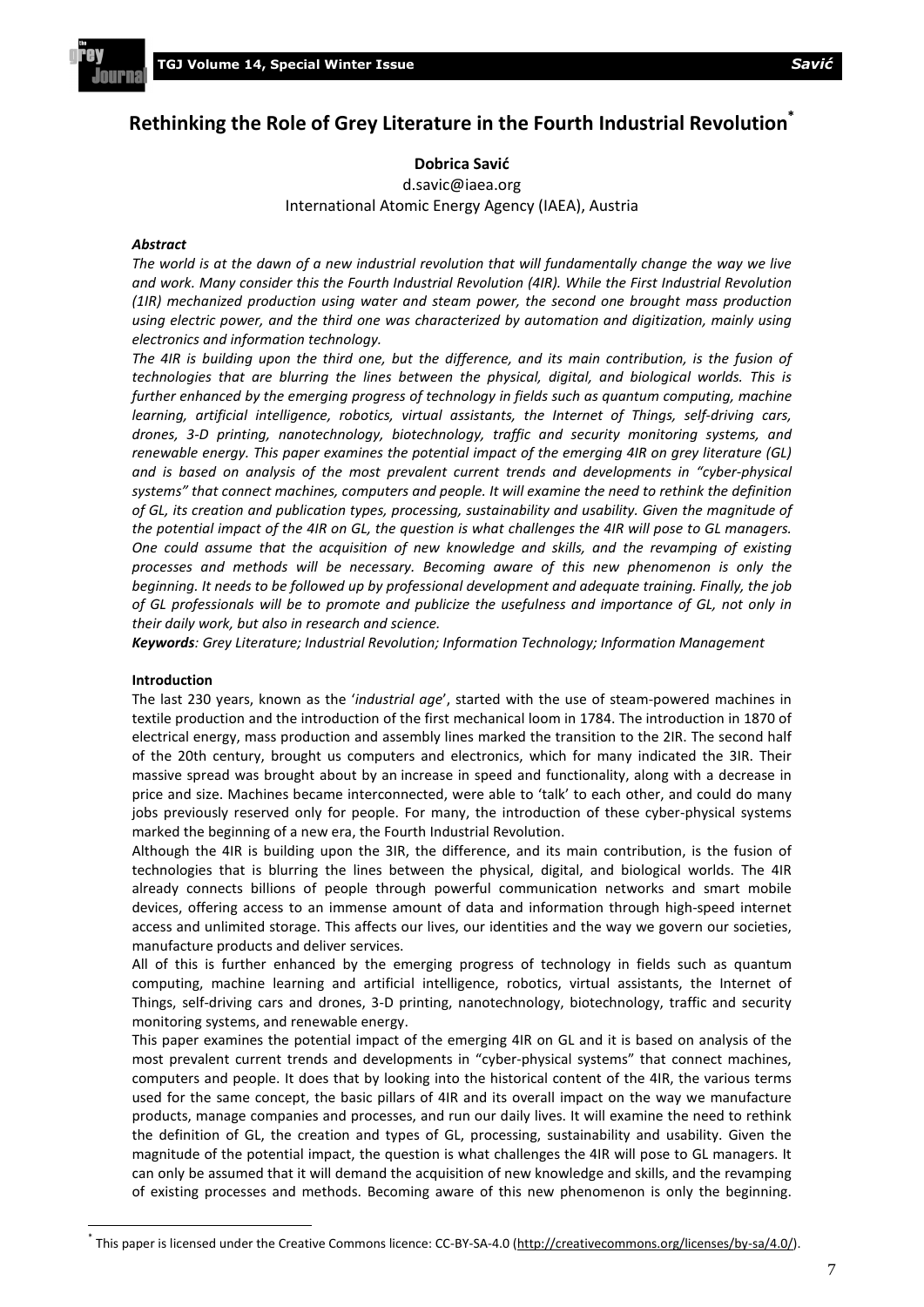It needs to be followed up by professional development and adequate training of GL users. Finally, the job of GL professionals will be to promote and publicize the usefulness and importance of GL, not only in their daily work, but also in research and information science.

In conclusion, the paper summarizes the future of GL, its volume and formats, a possible new definition refocusing on quality, intellectual property, curation and sustainability, the need for increased knowledge and visibility, and its improved relevance to our work.

#### **History of Industrial Revolutions**

Around 230 years ago, the world progressed from the agricultural to the industrial age (IA). During the *agricultural age*, wealth came from the land and farming. With the introduction of technology, namely water mills, hydraulics, steam engines and coal, the agricultural age gave ground to a more superior industrial age that no longer depended on the land. The IA started with the use of steam-powered machines in textile production and the introduction of the first mechanical loom in 1784, which marked the birth of the factory. This became known as the *First Industrial Revolution*. Power from water ran all the machinery in mills that were placed near rivers and streams. This was a great improvement, however, limited mobility, together with the need for a steady flow of water, became a limiting factor for development. The introduction of steam engines, which used coal, was the turning point in revolutionizing the production of iron, railroads, textiles, and the printing press.

The introduction of electrical energy, mass production, conveyer belts and assembly lines, which started in 1870, marked the transition to the *Second Industrial Revolution*. Steel and petroleum became the major products that changed or enabled many other improvements and developments in transportation, construction, lightning, communication, and new materials such as plastic. The 2IR, also known as the 'Technological Revolution', lasted until the start of World War I in 1914.

The second half of the 20th century, brought us computers and electronics, which resulted in the digital automation of production using automation and IT. This, for many, indicated the *Third Industrial Revolution*. It is often called the computer or digital revolution because it was catalysed by the development of semiconductors, mainframe computing (1960s), personal computing (1970s-1980s), and the Internet (1990s). (Schwab, 2016). The introduction of industrial robots and robotics affected factories and industrial production.

It should be noted that there are some authors that do not accept the difference between the third and the fourth industrial revolutions, categorizing them both under the Third Industrial Revolution (e.g. Rifkin, J. 2011; Anderson, 2012; Dosi, 2013).

The increase in speed and functionality and the speed of computers, along with a decrease in price and size, brought us to a stage where machines became easily interconnected, 'talking' to each other, 'talking' to humans, and doing many jobs previously reserved only for people. For many, the introduction of 'Cyber-Physical Systems' (CPS) marked the beginning of a new era, the era of the *Fourth Industrial Revolution*. Robots, intelligence, automatons, the reduction of human labour and mediation via tools, appliances, machines, industrial automation and office automation are becoming widespread (Bloem et al., 2014). Highly intelligent CPS can autonomously perform end-to-end activities along the value chain.

Figure 1 visually represents the historical time-line of the industrial revolutions, listing the basic characteristic elements, while, at the same time, indicating the degree of complexity.



Figure 1 History of industrial revolutions (DFKI)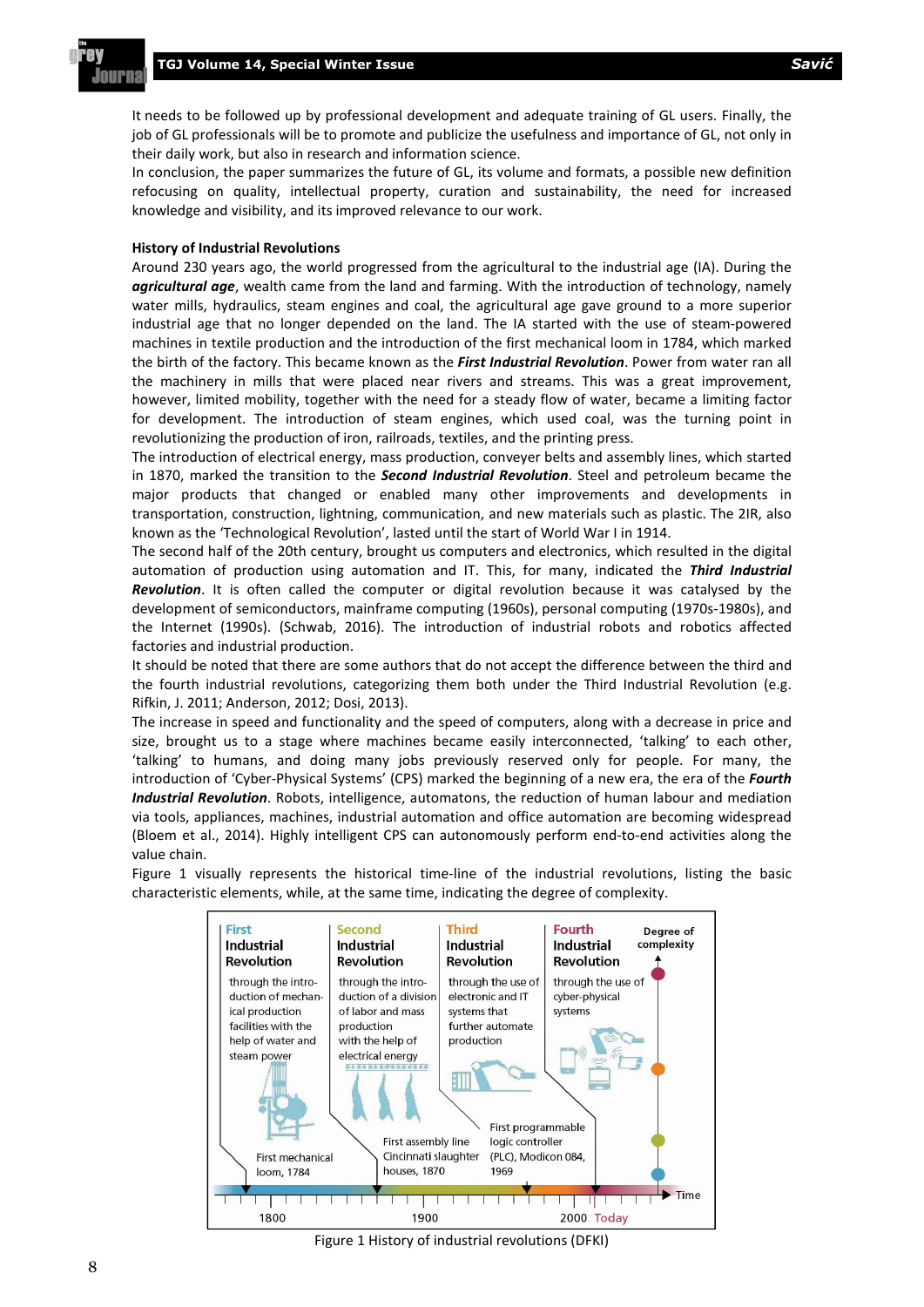#### **Definition of the Fourth Industrial Revolution**

There are a number of similar terms and corresponding definitions used to describe this new period of industrial development. Some of the most popular are Industry 4.0, the second machine age, the Fourth Industrial Revolution, smart factory, Industry X.0, and digital workplace.

The term *Industry 4.0* originates from Germany's 2011 Hannover Fair. It was a project of the German government to promote the computerization and innovation of manufacturing, in particular the reorganization of the global value chains. The essence of Industry 4.0 lies in a modern and modular structured factory, where physical processes are controlled by cyber physical systems that create a virtual world for making decentralized decisions.

*The Second Machine Age* indicates a stage when digital technologies (e.g. hardware, software and networks) are becoming more sophisticated and integrated and are transforming societies and the global economy. According to Erik Brynjolfsson & Andrew McAfee (2014), the world is at an inflection point where the effect of these digital technologies will manifest with 'full force' through automation and the making of 'unprecedented things'.

Professor Klaus Schwab, founder and Executive Chairman of the World Economic Forum, is the creator and the strongest proponent of studying the phenomena and using the term *Fourth Industrial Revolution*. He believes that we are at the beginning of a revolution that is fundamentally changing the way we live, work and relate to one another. A range of new technologies that are fusing the physical, digital and biological worlds characterizes this new revolution, affecting all disciplines, economies and industries, and even challenging ideas about what it means to be human. (Klaus Schwab 2016).

The *Smart Factory* or *Smart Manufacturing<sup>1</sup>* is an environment where machinery and equipment are able to improve processes through automation and self-optimization. 'Smart', because of the combination of production, information, communication technologies, sensors, motors and robotics, connecting the 'shop floor' to the 'top floor'.

Accenture<sup>2</sup> favors the term *Industry X.0*, the cyber-physical production system that combines communications, IT, data and physical elements. Machines "talk" to products and other machines, objects deliver decision-critical data, and information is processed and distributed in real time resulting in profound changes to the entire industrial ecosystem.

Gartner<sup>3</sup>, another major world consulting company, talks about the **Digital Workplace** which enables new, more effective ways of working; raises employee engagement and agility; and exploits consumeroriented styles and technologies.

#### **The Pillars of the Fourth Industrial Revolution**

Just as there are many takes on the definition itself, there are also many opinions about the main pillars of the 4IR. Klaus Schwab talks about three groups of pillars or drivers, namely physical, digital and biological, with each one of them having related products and innovations. The World Economic Forum talks about 13 signs of the Fourth Industrial Revolution<sup>4</sup>. The European Union talks about 'Nine Pillars of Industry 4.0<sup>'5</sup>, while the United Arab Emirates launched an unprecedented six-pillar plan to prepare for the Fourth Industrial Revolution<sup>6</sup>.

Figure 2 lists some of the major drivers and pillars of the 4IR. It includes big data, artificial intelligence and machine learning, real-time analysis, robots, sensors, nanotechnology, 3D printing, Internet of Things, numerous smart devices, cyber security and visualization. The most important and fundamental of these are probably processing power, communication speed, artificial intelligence, augmented reality, and robotics.

 $^1$  The National Institute of Standards and Technology (NIST) defines Smart Manufacturing as systems that are "fully-integrated, collaborative manufacturing systems that respond in real time to meet changing demands and conditions in the factory, in the supply network, and in customer needs."

<sup>&</sup>lt;sup>2</sup> Accenture PLC is a global professional services company providing a range of strategy, consulting, digital, technology & operations services and solutions. www.accenture.com

 $^3$  Gartner, Inc. is one of the world's leading research and advisory companies. The company helps business leaders across all major functions in every industry and enterprise size with the objective insights they need to make the right decisions. www.gartner.com

<sup>4</sup> https://goo.gl/pyCK8m 5

https://goo.gl/ZwzVm1

<sup>6</sup> https://goo.gl/BtzyJF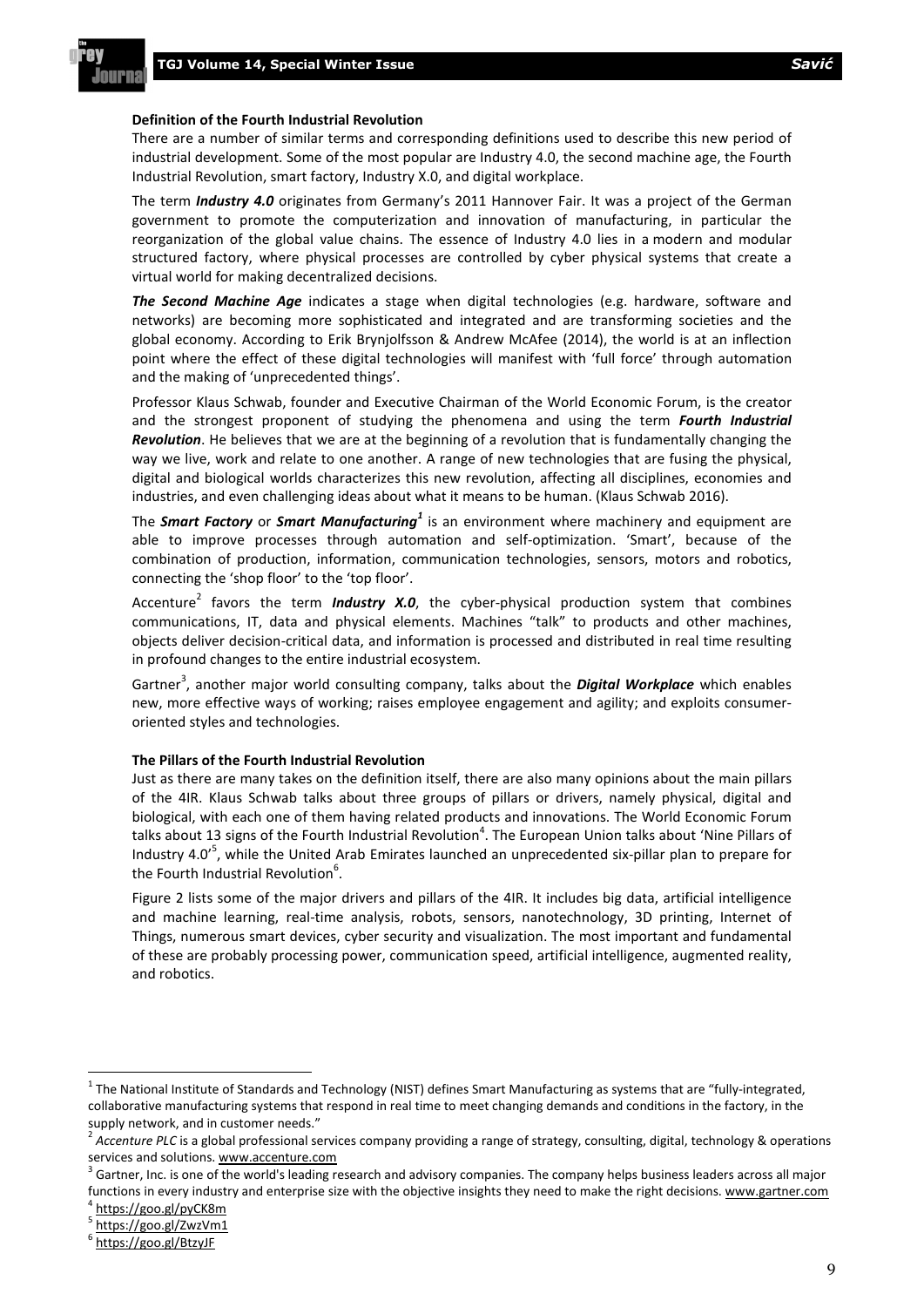

Figure 2: The Fourth Industrial Revolution pillars

## **The General Impact of the Fourth Industrial Revolution**

The prediction is that the impact of the 4IR will be felt by all parts of society and through all of its activities and it will not be a small tremor. Every single activity and every industry will be affected in some way. The three main activities that will be impacted are:

- The way we manufacture products;
- The way we manage processes and companies;
- The way we run our personal lives.

The impact of the 4IR on the way we manufacture products is already present in many of the leading factories and production facilities. The impact can be noticed through:

- Reduced manual labour;
- Increased use of robots, sensors, artificial intelligence (AI) and machine learning;
- Automated supply chain management;
- Reduced level of stock;
- Stronger link between customer demands and production;
- Highly individualized and personalized products.

*The impact on the way processes and companies will be managed* is still not perfectly clear, although some indications are already present. They include:

- Horizontal and vertical integration through companies and entire industries;
- Removal of organizational silos, insistence on self-run and self-managed teams, building the 'system of systems';
- Real-time monitoring and planning;
- Introduction of 'lean concepts' (i.e. eliminating anything useless) ;
- Fast response to change and quick delivery using Agile;
- From reactive to predictive mode of operation and management.

*The impact of the 4IR on the way we run our personal lives* will be manifested in some, or even all, of the following ways:

- The appearance of the almost omnipresent Internet of Things, including our households;
- The use of smart phones, need for constant communication and danger of spying; threats to our private lives through unauthorized use of security cameras and surveillance equipment;
- Unpredictable growth of society's poor and rich parts;
- Shopping and retail industry (e.g. use of drones and already present online shopping);
- Work environment (remote/mobile work; 24/7 availability);
- Education (e.g. MOOCs, training for jobs vs. training for skills);
- The open access movement (e.g. the role of intellectual property, open science, crowd sourcing).

*"The challenges are as daunting as the opportunities are compelling. We must have a comprehensive and globally shared understanding of how technology is changing our lives and that of future generations, transforming the economic, social, ecological and cultural contexts in which we live."* (Schwab, 2016).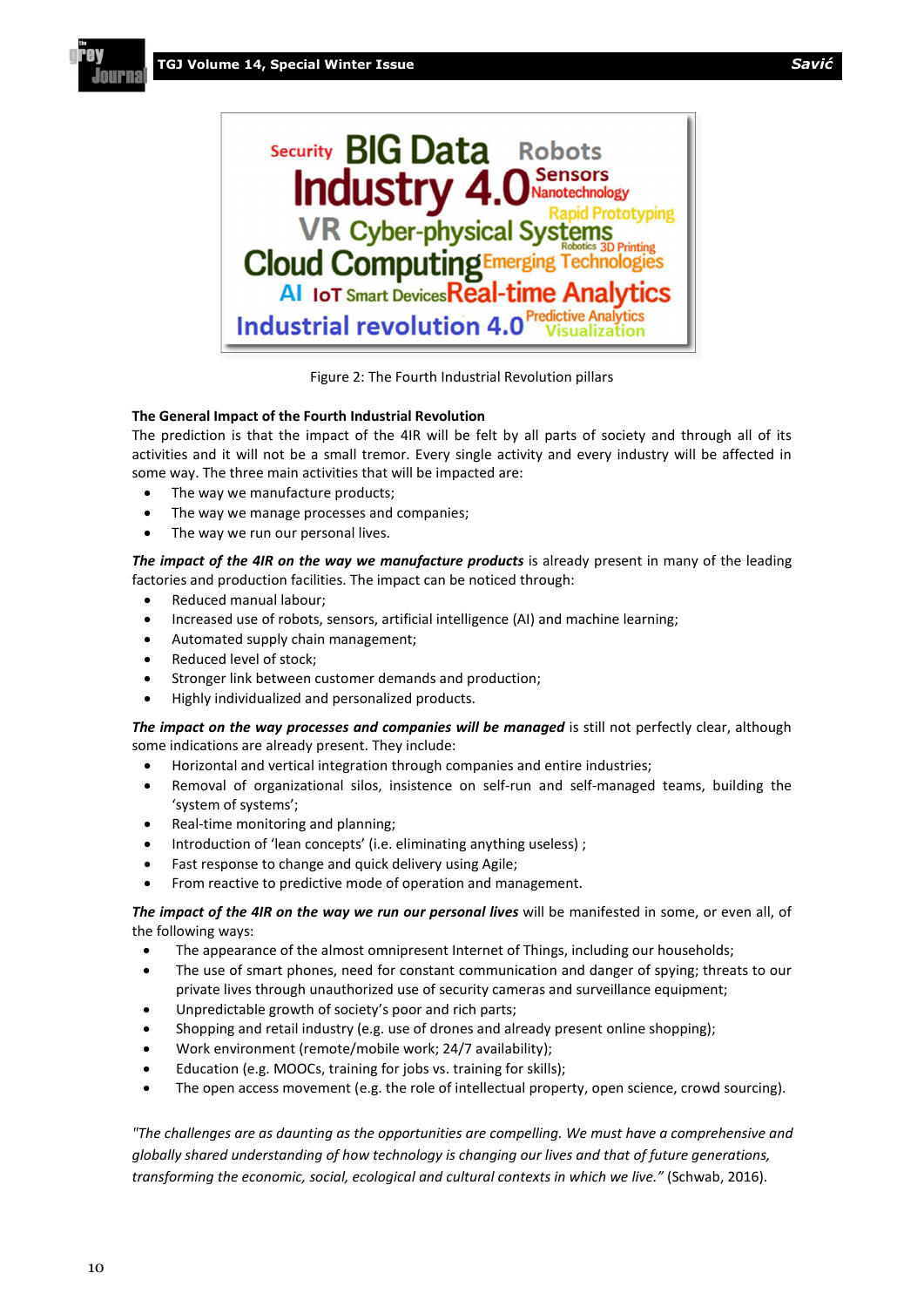#### **Impact of the 4IR on the Grey Literature Concept**

A valid question to ask is one about the current use and the importance of GL, not as a source of information, but rather as a topic of research itself. In other words, is GL still a subject of scientific study and research? A quick look through ScienceDirect<sup>7</sup> using the phrase "grey literature", results in 7,459 hits.

As Figure 3 shows, the number of articles that either deal with or mention GL had a steady rise in the last 9 years, from only 253 references in 2009 to over a thousand in 2017. The two articles listed for 2018 are still in print. This is a good indication that interest is still there and that further exploration of the future and the role of GL is still valuable.

There have been many attempts to describe the concept of GL and to assign it a proper definition. The results achieved while doing this tell us that GL is much easier to *describe* than to *define* (Schöpfel, 2010).

The 12th International Conference on Grey Literature (GL12), held in Prague in 2010, came up with the following definition:

*"Grey literature stands for manifold document types produced on all levels of government, academics, business and industry in print and electronic formats that are protected by intellectual property rights, of sufficient quality to be collected and preserved by library holdings or institutional repositories, but not controlled by commercial publishers, i.e., where publishing is not the primary activity of the producing body".* (Farace, D. and Schöpfel, J., 2010).

Thanks to the hard work of the Prague definition authors, Dr. Farace and Dr. Schöpfel, in promoting grey literature and related research, and to the work done by GreyNet International<sup>8</sup>, this definition is most widely accepted and followed.

Another interesting attempt to add an additional 'modern' twist to the definition of GL was to look at it from the perspective of traditional publishing, which usually goes through a peer-review process. Accordingly, GL is regarded as *"the diverse and heterogeneous body of material that is made public outside, and not subject to, traditional academic peer-review processes"*. (Adams at al. 2016).

Although this definition brings into focus an interesting aspect of GL, it is very limiting, especially taking into consideration new challenges brought about by the IR.

The current concept of GL, as stated in the Prague definition, still has some challenges, especially from the 4IR perspective. The main challenges relate to multiple types of originators; humans and machines, volume and type, and the speed of GL creation. Therefore, the focus of the GL definition needs to shift more to quality, intellectual property, curation and sustainability. In its current form, the definition risks becoming obsolete due to its inability to differentiate GL from other types of documents.

A proposed new definition, which might help meet some of the above-mentioned challenges, regards GL as *any recorded, referable and sustainable data or information resource of current or future value, made publically available without a traditional peer-review process.*

#### **Impact of the 4IR on Grey Literature Types**

Let us examine just one of the facets of GL – its multitude of types and formats. Even a quick look at papers written about GL dealing with various formats and types, suggests a great variety. Figure 4 is a short list of possible types. However, a more complete list is available at the GreyNet International website $^9$ . It lists over 150 document types specific to GL.

Figure 3: ScienceDirect search



"grey literature"

## 7,459 results

| Refine by:   |  |  |  |  |
|--------------|--|--|--|--|
| Years        |  |  |  |  |
| 2018(2)      |  |  |  |  |
| 2017 (1,092) |  |  |  |  |
| 2016 (1,177) |  |  |  |  |
| 2015 (989)   |  |  |  |  |
| 2014 (729)   |  |  |  |  |
| 2013 (563)   |  |  |  |  |
| 2012 (431)   |  |  |  |  |
| 2011 (381)   |  |  |  |  |
| 2010 (390)   |  |  |  |  |
| 2009 (253)   |  |  |  |  |

<sup>7</sup> http://www.sciencedirect.com/

<sup>8</sup> http://www.greynet.org/

<sup>9</sup> http://www.greynet.org/greysourceindex/documenttypes.html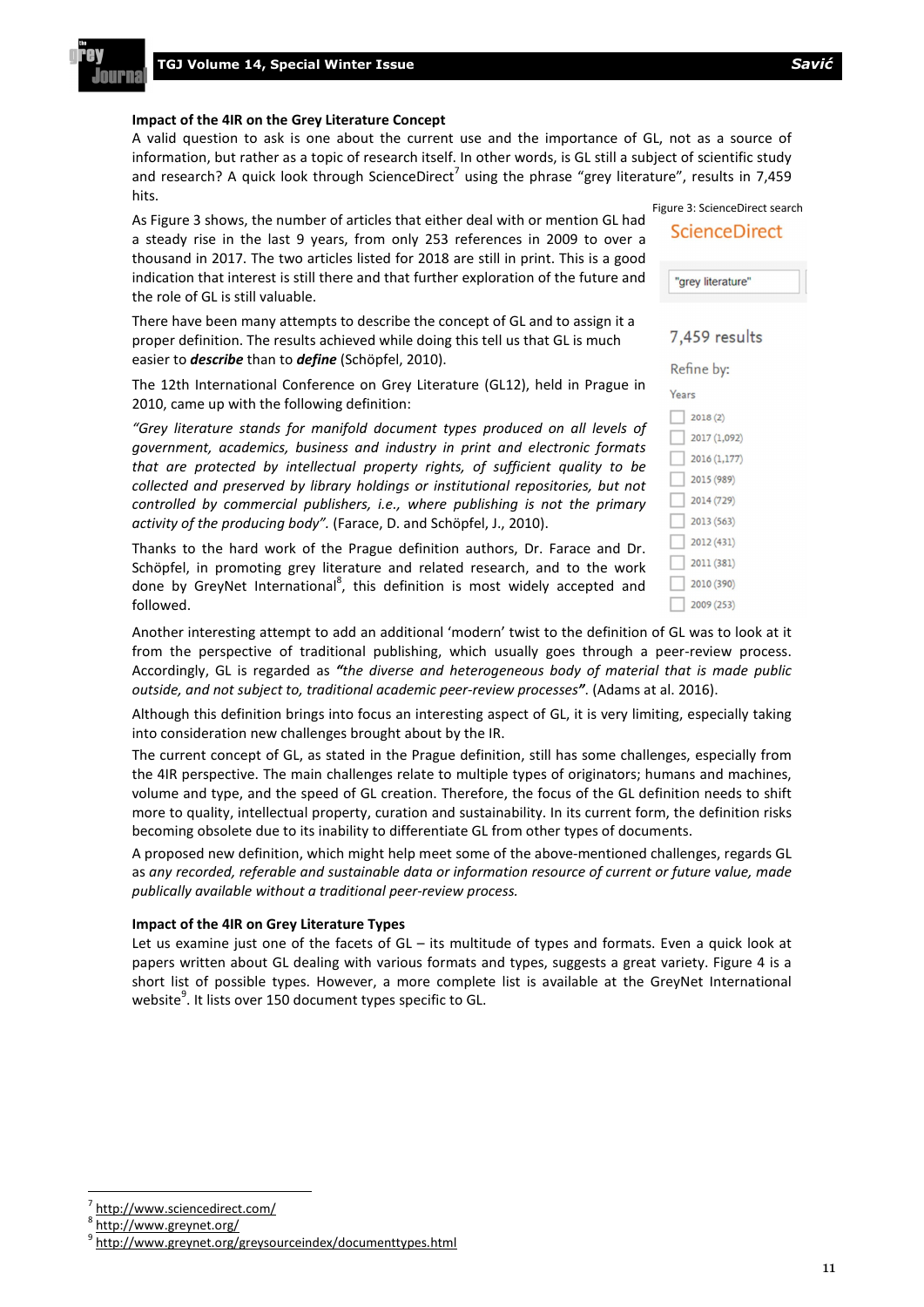#### **TGJ Volume 14, Special Winter Issue** *Savić*

| <b>Bibliographics</b>                   | Rejected manuscripts     | Publications from NGOs and consulting firms |
|-----------------------------------------|--------------------------|---------------------------------------------|
| <b>Discussion papers</b>                | Un-submitted manuscripts | <b>Videos</b>                               |
| <b>Newsletters</b>                      | Conference abstracts     | Wiki articles                               |
| PowerPoint presentations                | <b>Book chapters</b>     | <b>Emails</b>                               |
| Program evaluation reports              | Personal correspondence  | Blogs and social media                      |
| <b>Technical notes</b>                  | <b>Newsletters</b>       | Data sets                                   |
| Publications from governmental agencies | Informal communications  | Committee reports                           |
| Reports to funding agencies             | Census data              | Working papers                              |
| Unpublished reports                     | Pre-prints               | Company reports                             |
| <b>Dissertations</b>                    | <b>Standards</b>         | Catalogues                                  |
| Policy documents                        | Patents                  | <b>Speeches</b>                             |
|                                         | Webinars                 | Reports on websites                         |

Figure 4: Types of grey literature

In order to illustrate the challenges already faced by GL, or that could bel faced with the progression of the 4IR, we will examine only one GL type, namely 'data set'. This type typically includes a tremendous amount of data and information coming from the Internet of Things (IoT), the Internet of Everything (IoE), the Industrial Internet of Things (IIoT), Machine to Machine communication (M2M), self-driven cars, robots, sensors, security systems, and surveillance cameras. Estimates for the number of connected devices vary by billions. Gartner says some 20 billion by 2020. Allied Business Intelligence says more than 30 billion, Nelson Research says 100 billion, Intel says 200 billion, and International Data Co. says 212 billion. Such a huge number of devices, generating tons of data, mostly in an unstructured form, represents a considerable challenge for GL researchers, practitioners and managers.

## **Impact of the 4IR on Grey Literature Processing**

Wayne Balta, Vice President of the IBM Corporation, in his presentation regarding IBM's concept of 'smarter planet' and the role of big data and sustainability (Balta, 2014), talks about three defining attributes that arise from the foundation of data. According to him, the world is becoming:

- **Instrumented** (ability to measure, sense, and see the exact condition of everything);
- **Interconnected** (people, systems and objects can communicate and interact with each other );

 **Intelligent** (we can respond to changes quickly and accurately, and get better results by predicting and optimizing for future events).

As pointed out by John Naisbitt<sup>10</sup>, "We have for the first time an economy based on a key resource [Information] that is not only renewable, but self-generating. Running out of it is not a problem, but drowning in it is". He went further to stress that, "We are drowning in information but starved for knowledge". Following on Naisbitt's thoughts, Wayne Balta developed a system of Four Vs of big data, which is important as well in understanding the role of GL.



Figure 5: Big data (Source IBM, Balta, 2014)

**Impact of the 4IR on Grey Literature Sustainability**

<sup>&</sup>lt;sup>10</sup> https://en.wikipedia.org/wiki/John\_Naisbitt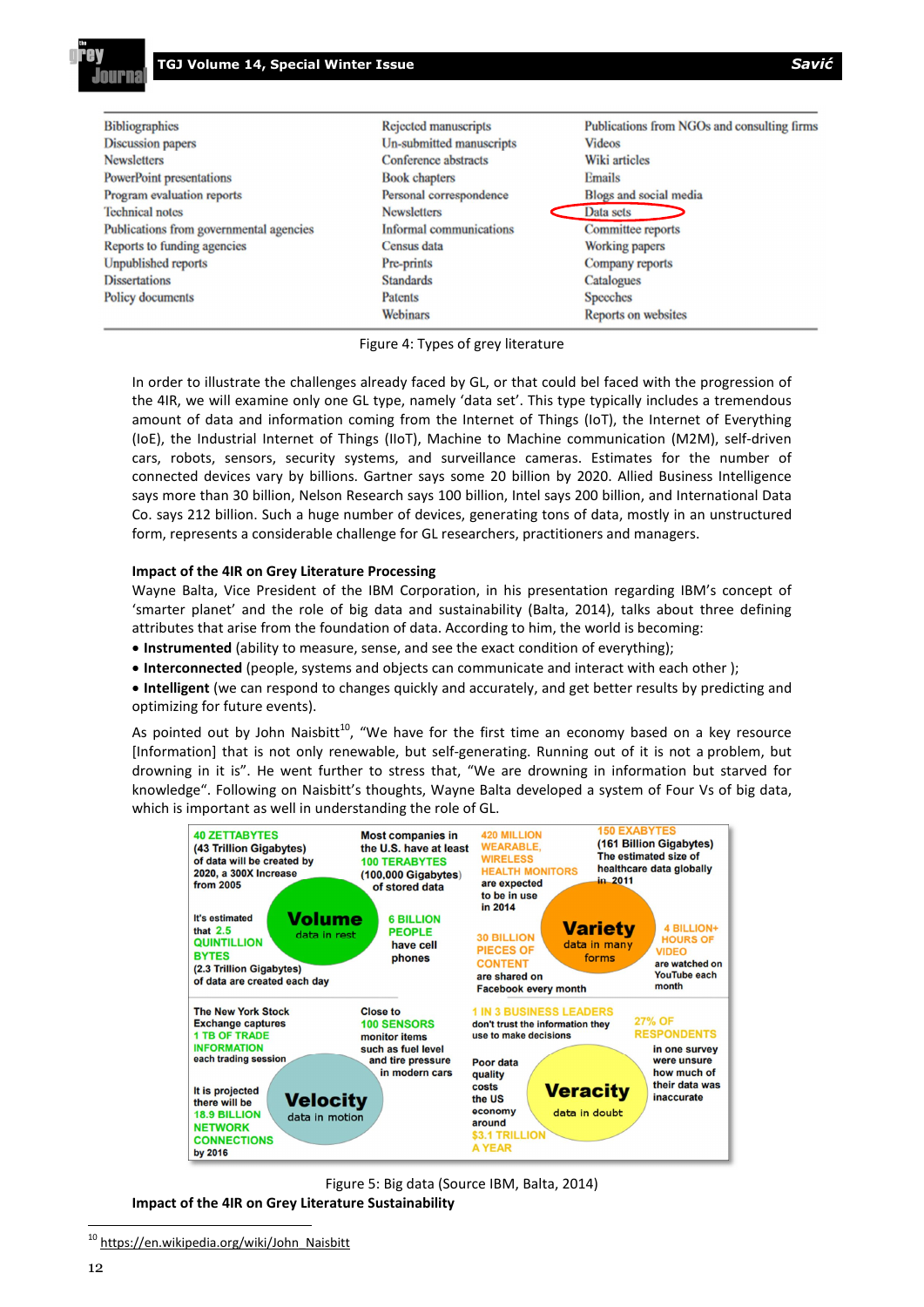#### **TGJ Volume 14, Special Winter Issue** *Savić*

The above-mentioned four Vs are also important for the long-term sustainability of GL. The Oxford dictionary defines sustainability as "the ability to be maintained at a certain rate or level."<sup>11</sup> However, the most famous definition comes from the Brundtland Report (1992) that states "Development that meets the needs of the present without compromising the ability of future generations to meet their own needs."

Sustainability of GL can be examined from three main aspects:

- **Environmental/technical**
- o Long-term preservation; organization and management; operability;
- **Economic/Financial**
- o Level and duration of support; Return on Investment (ROI); future value;
- **Social/Organizational**
- o Audience; information ownership & governance; freedom of access to information.

Each of the aspects mentioned here represents, by itself, a research topic. For this paper, it should be sufficient to note that sustainability represents the biggest challenge to the existence and future use of grey literature. Without functional sustainability, there will hardly be future for GL.

## **Impact of 4IR on Grey Literature Usability**

Closely connected to sustainability is GL usability. Designing the means, tools and methodologies for the future use of GL could become a breaking point for further industrial and social interest and in investing additional efforts to secure, process and maintain GL repositories. If its future usability cannot be guaranteed, there will not be much concentrated effort to do anything with it the present. Therefore, the question of usability needs to be examined from the following angles:

## **Tools for analysis**

o Old vs. new tools and technology; different software functionality, concepts, expectations; dynamic vs. static information and documents;

- **Visualization**
- o 2-D and 3-D; virtual and augmented reality; requirement levels and technical skills;

#### **Intellectual property**

o Over protectionism; open access and open science; doubts about IP helping development, health, innovation;

#### **Privacy**

o Protection of sensitive personal information; CCTV cameras in public; social media photos.

Tools for future processing, analysis and presentation of GL, especially data and data sets, are a breaking point for its long-term sustainability and usability. However, intellectual property and rising concerns regarding privacy protection could also become major determining factors for the future of GL.

## **Conclusion**

In the last few decades, developments in information technology have had an immense impact on the way we manage information in general, and on the way we create, disseminate and use GL. Based on the review of the 4IR and the related developments already in place, it can be concluded that GL will not disappear in the future, that its volume will probably experience exponential growth, and that the number of GL types will increase.

Taking into consideration the volume and speed of GL creation, there seems to be a need to revisit the old definition of GL by refocusing on quality, intellectual property, curation, sustainability and usability. The most important, and probably the most critical step, is to differentiate GL from other document types so that proper attention can be focused on relevant GL issues and solutions.

In order to increase knowledge, visibility and relevance of GL, more work needs to be done on theoretical research and practical applications; on the development of proper training courses and tutorials; on establishing cooperation with data and information specialists, librarians and archivists; on promotion; and on efforts to demonstrate the value of properly managed GL collections.

<sup>&</sup>lt;sup>11</sup> https://goo.gl/OAW1JT